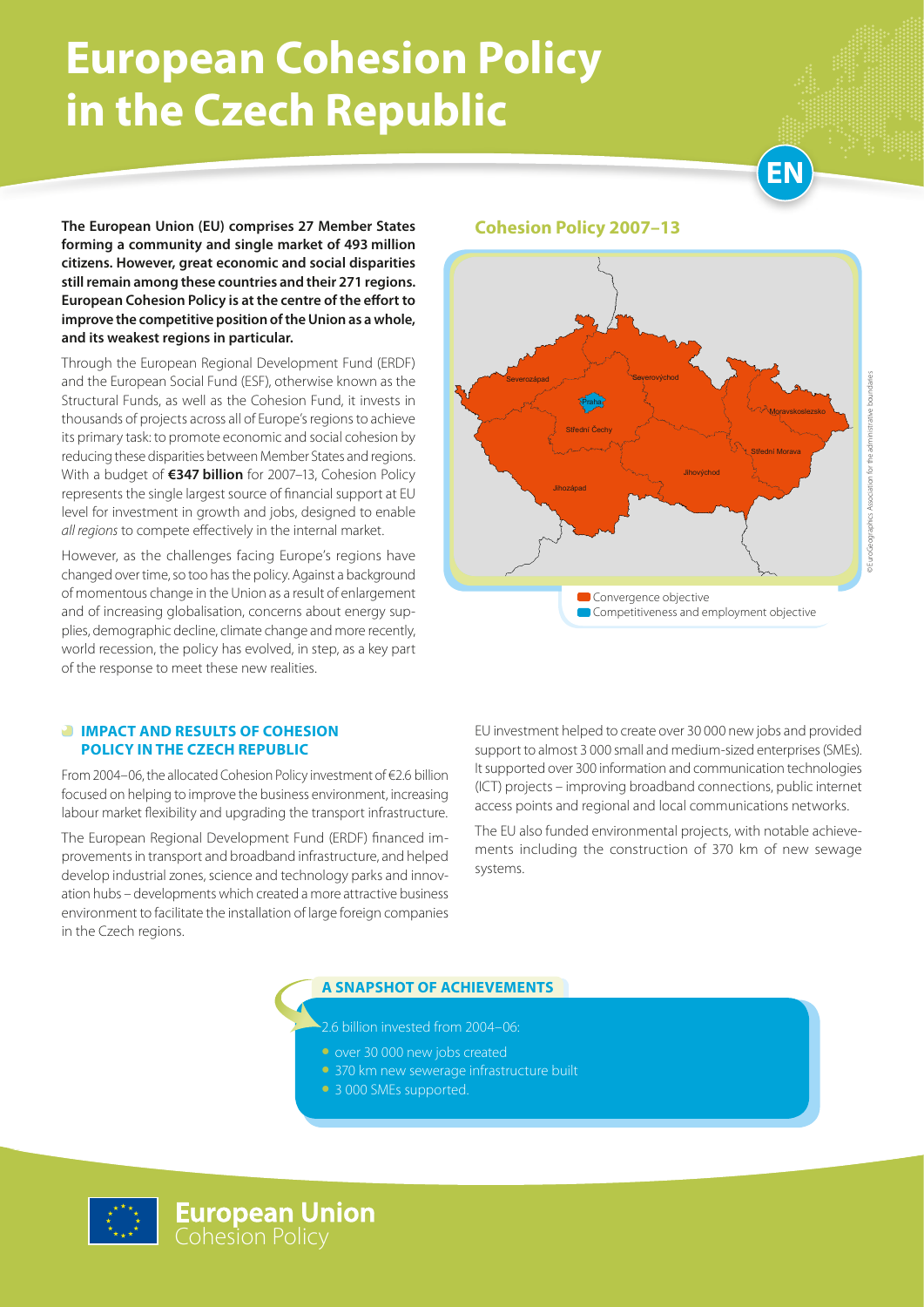#### **EUROPEAN INVESTMENT IN THE CZECH REPUBLIC – 2007–13**

For the period 2007–13, the Czech Republic has been allocated **€26.7 billion** in total: €25.9 billion under the Convergence**<sup>1</sup>** Objective, €0.4 billion under the Regional Competitiveness and Employment Objective, and €0.4 billion under the European Territorial Cooperation Objective. To complement the EU investment, the Czech Republic's national contribution will be €4.6 billion over seven years.

The Central Bohemia, Central Moravia, Moravi Silesia, South-West, South-East, North-West and North-East regions fall under the Convergence Objective, while the Prague region is the only region to fall under the Regional Competitiveness and Employment Objective.

The Czech Republic's strategic planning for the 2007–13 period will be implemented through 17 programmes, including 14 financed from the ERDF.

| <b>Objective</b>                                        | <b>Fund</b> | <b>EU</b> | <b>National</b><br><b>Public</b> | <b>Total</b> |
|---------------------------------------------------------|-------------|-----------|----------------------------------|--------------|
| Convergence                                             | CF          | 8.8       | 1.5                              | 10.3         |
|                                                         | <b>FRDF</b> | 13.4      | 2.3                              | 15.8         |
|                                                         | <b>FSF</b>  | 3.6       | 0.6                              | 4.2          |
| <b>Total Convergence</b>                                |             | 25.8      |                                  |              |
| <b>Regional Competitiveness</b>                         | <b>FRDF</b> | 0.3       | 0.04                             | 0.3          |
| and Employment                                          | <b>FSF</b>  | 0.2       | 0.02                             | 0.2          |
| <b>Total Regional Competitiveness</b><br>and Employment |             | 0.5       |                                  |              |
| <b>Total European Territorial</b><br>Cooperation*       | <b>FRDF</b> | 0.4       |                                  | 0.4          |
| <b>TOTAL</b>                                            |             | 26.7      | 4.6                              | 31.3         |
| Figures have been rounded up                            |             |           |                                  |              |

#### **FUNDS FOR THE CZECH REPUBLIC IN BILLION € 2007–13**

\* Each Territorial Cooperation programme includes a minimum

of 15% co-financing from each participating Member State.

#### **B** DELIVERING THE LISBON STRATEGY

The relaunch of the Union's Lisbon Strategy in 2005 aimed to bolster the competitive position of EU regions in the world economy by placing growth, jobs and competitiveness at the top of the Union's agenda. For the 2007–13 period, European Cohesion Policy has attached increasing importance to delivering the so-called 'Lisbon objectives'.

It is estimated that 58% of the allocation in the Czech Convergence regions will be invested in Lisbon priorities. For the region of Prague, the share will be 79%, including 35% on research & development (R&D).

1 The Convergence Objective concerns regions characterised by low levels of GDP and employment, where GDP per head is less than 75% of the EU average as it stood between 2000 and 2002. It applies to 99 regions representing 35% of the EU-27 population and aims to promote conditions conducive to growth and ones which lead to real-time convergence in the least-developed Member States and regions. The Regional Competitiveness and Employment Objective is applicable to the rest of the EU, or to 172 regions, representing 65% of the EU-27 population. It aims to enhance the competitiveness and attractiveness of regions, as well as boost their employment levels. It should be noted that the rural development and fisheries policy are separate and do not form part of this brochure.

#### **MAIN PRIORITIES OF COHESION POLICY IN THE CZECH REPUBLIC, 2007–13**

Nearly 40% of the total allocation, €10 billion, will be devoted to improving the environment. Almost half of this amount will be invested in direct measures such as waste water treatment, nature and air protection and risk prevention. Support for energy efficiency and renewable energy will account for over €1 billion.

Support for transport also ranks high with investment amounting to some €7.7 billion. This will support key trans-European transport networks (TEN-T) projects.

European funding will contribute a total of around €5 billion to investment in R&D and innovation. Some €1.5 billion will be invested to support entrepreneurship, especially small and medium-sized enterprises (SMEs).

Support for employee skills and training amounts to €1 billion. It is expected that 160 000 workers will be supported within European Social Fund activities.

Investment in continuous training to improve skills and knowledge will amount to almost €1.5 billion, aiming notably to increase the number of students in tertiary education by 10%.

€1 billion has been allocated to measures supporting social inclusion and increasing labour market participation.

#### **The essentials 2007–13**

- • €10 billion to improve the environment
- • €7.7 billion for transport
- • €5 billion to invest in R&D and innovation
- €1.5 billion to support entrepreneurship, particularly SMEs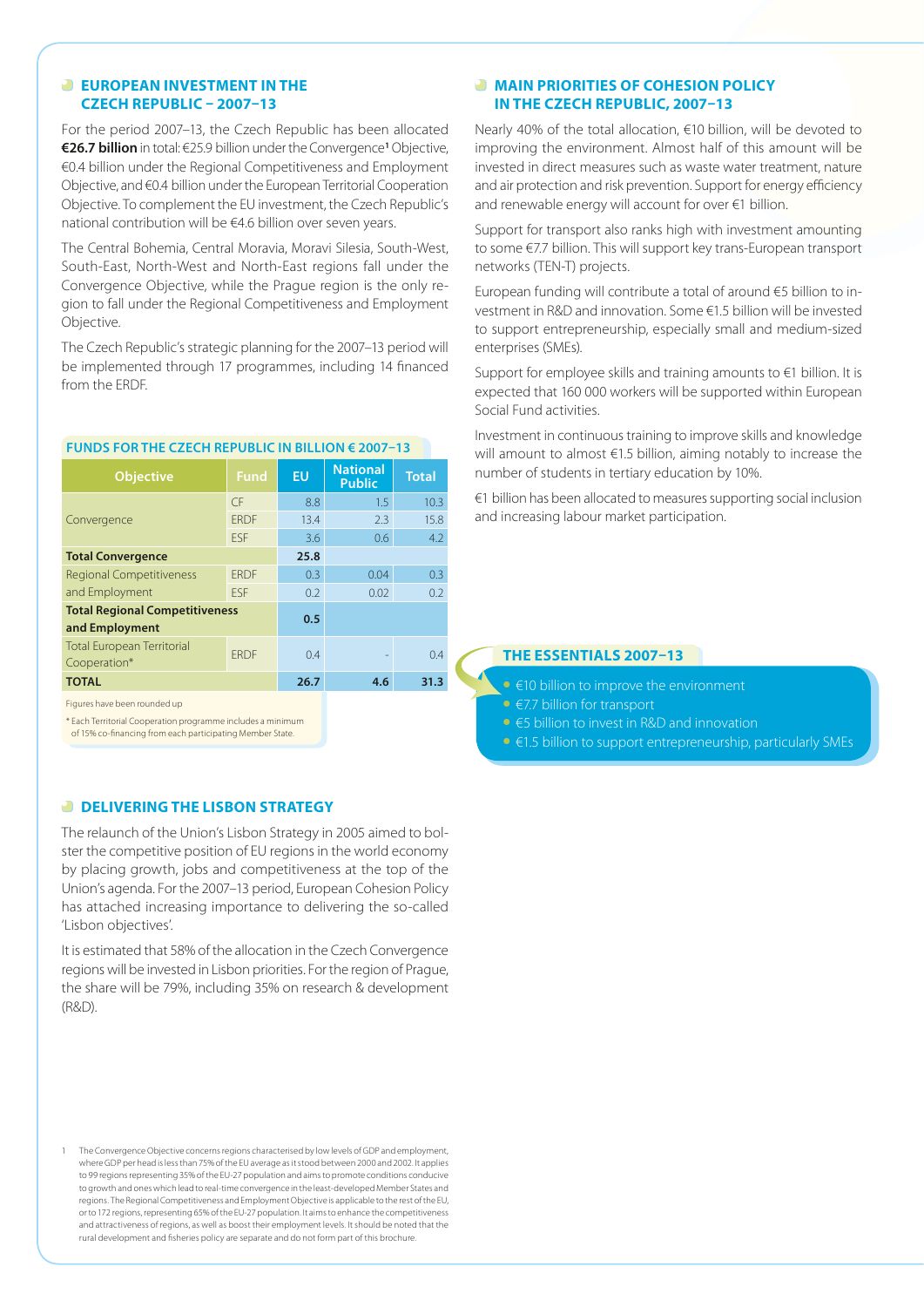#### **<sup>B</sup>** BUILDING BRIDGES BETWEEN NEIGHBOURS

In Europe today, economic success is often dependent on a region's capacity to develop networks with other regions. Cooperation and sharing experience between regions can be a key trigger in stimulating a dynamic, forward-looking regional development process. The EU has an important role to play in brokering and supporting such partnerships, both between regions within the Union, and with neighbouring regions outside. Thousands of projects developed over many years under the INTERREG initiative have demonstrated the benefits for regions of working in partnership, sharing ideas and charting new and innovative ways of harnessing European investment.

The **European Territorial Cooperation Objective** is financed through the ERDF for the period 2007–13 and supports crossborder, transnational and interregional cooperation programmes

to encourage regions and cities across the EU and further afield to work together and learn from each other.

For the European Territorial Cooperation Objective in the Czech Republic the allocation (ERDF) amounts to €400 million.

The Czech Republic is involved in ten cooperation programmes:

- five cross-border cooperation programmes with Poland, Saxony (Germany), Austria, Slovakia and Bavaria (Germany);
- the 'Central Europe' transnational cooperation programme;
- four interregional cooperation programmes<sup>2</sup>: INTERREG IVC, URBACT II, INTERACT II and ESPON.
- $\overline{C}$  INTERREG IVC promotes and  $\overline{C}$ URBACT – thematic city networks, INTERACT – support for cooperation programme management organisation, ESPON – an observation network for spatial planning.

#### **THE EU ON CALL**

The **European Union Solidarity Fund** was created after the floods which hit Central Europe in summer 2002. It grants emergency aid to Member States and acceding countries in the event of a major natural disaster.

The Czech Republic was among its first beneficiaries, with a grant of €129 million to alleviate damage caused by the heavy floods in the summer of 2002.



*The Solidarity Fund helped the Czechs rebuild after flooding in 2002*